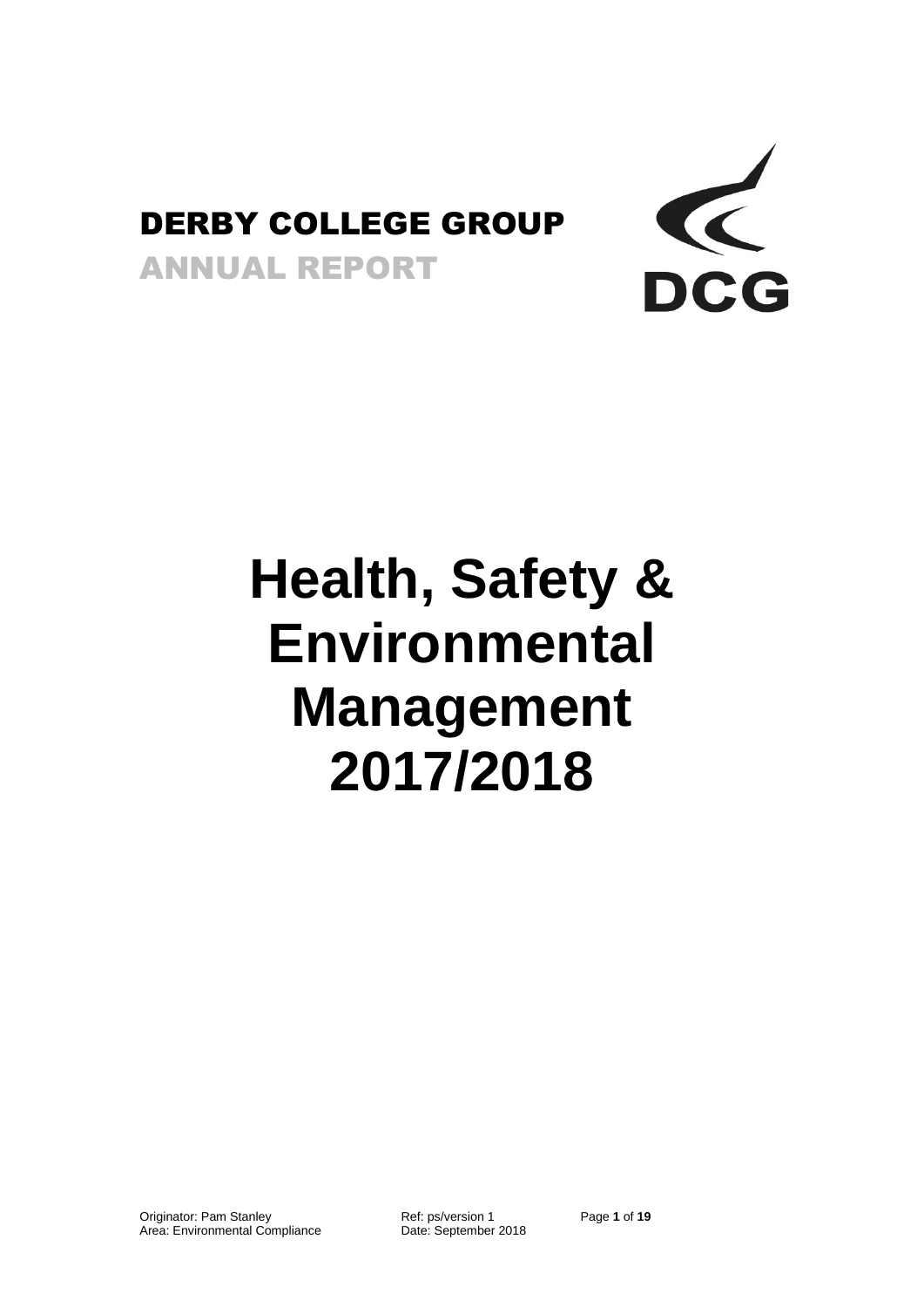### **Contents**

#### Page Number

#### Executive Summary

| 1 | Policy<br>Improving health, safety and environmental management<br>i)<br>ii)<br>Co-operation and communication<br>Competence<br>iii)                                                                                                                                                                                                                                                                                                           | 4<br>4<br>4    |  |  |  |
|---|------------------------------------------------------------------------------------------------------------------------------------------------------------------------------------------------------------------------------------------------------------------------------------------------------------------------------------------------------------------------------------------------------------------------------------------------|----------------|--|--|--|
| 2 | Planning and Implementing<br>Health and Safety Risk Management<br>i)<br>ii)<br><b>Fire Safety Management</b><br><b>Environmental Management</b><br>iii)<br><b>Environmental Monitoring - Noise Assessments</b><br>iv)<br><b>Workplace Vetting</b><br>V)<br><b>Food Safety</b><br>vi)<br><b>Counter Terrorism</b><br>vii)<br>viii)<br><b>Health and Wellbeing</b><br>Ionising radiation regulations 2017<br>ix)<br><b>Glazing Surveys</b><br>x) |                |  |  |  |
| 3 | Monitoring<br><b>Proactive Monitoring</b><br>i)<br>ii)<br><b>Reactive Monitoring</b><br>Performance Indicators<br>iii)                                                                                                                                                                                                                                                                                                                         | 9<br>9<br>10   |  |  |  |
|   | Communication and visits by external agencies<br>a) l<br>b) Enforcement actions by enforcing authorities<br>Derby College Key Performance Indicators<br>c)                                                                                                                                                                                                                                                                                     | 11<br>11<br>11 |  |  |  |
| 4 | 12<br><b>Audit and Review</b>                                                                                                                                                                                                                                                                                                                                                                                                                  |                |  |  |  |
| 5 | 12<br>Next steps                                                                                                                                                                                                                                                                                                                                                                                                                               |                |  |  |  |
|   |                                                                                                                                                                                                                                                                                                                                                                                                                                                |                |  |  |  |

Appendix 1 - Health & Safety Training Statistics Appendix 2 – Accident/Incident/Near Miss Statistics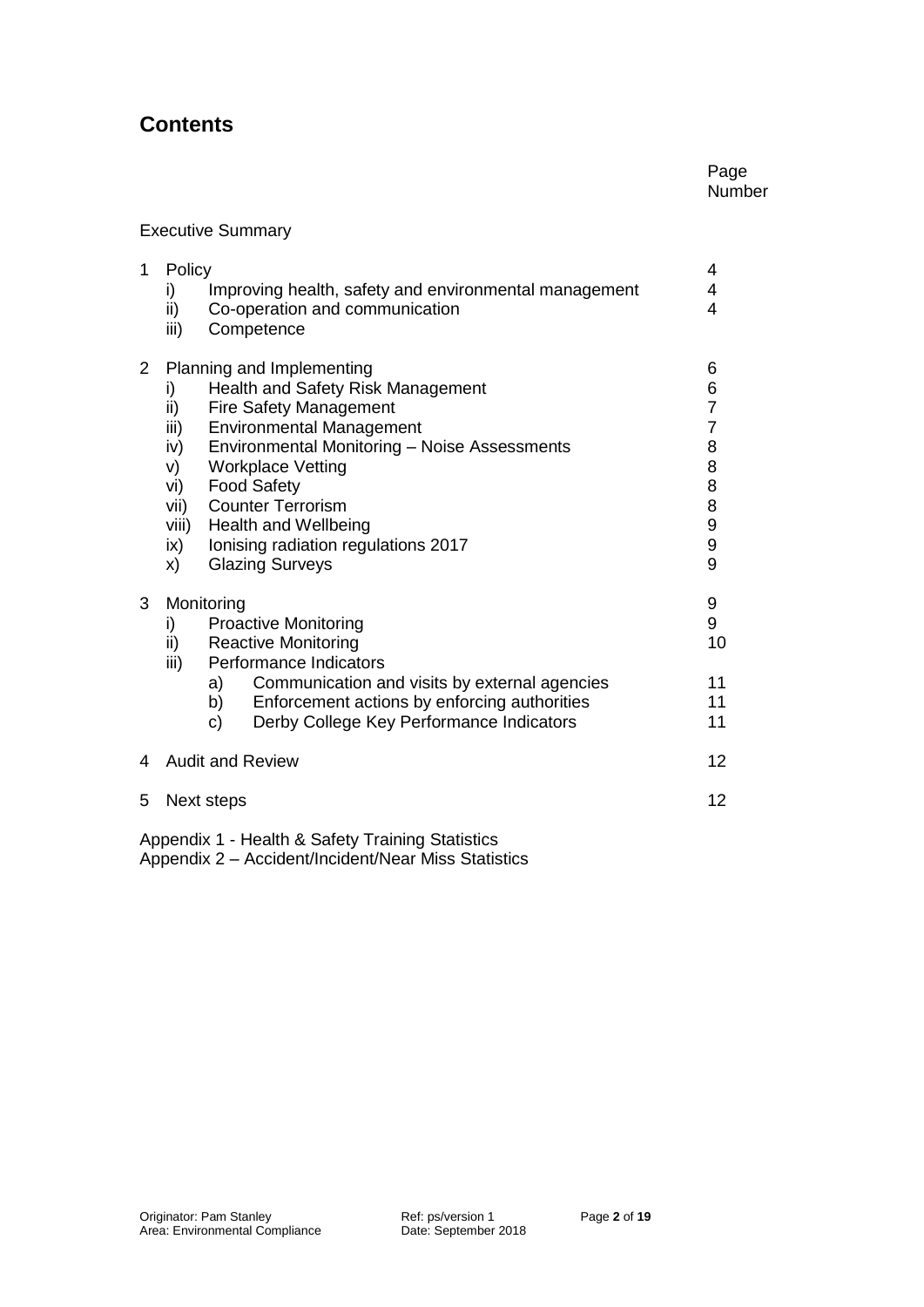#### **EXECUTIVE SUMMARY**

The 2017/2018 annual report on health, safety and environmental management summarises College performance and the programme of work carried out during the academic year, in order to work towards the highest standards of health, safety and environmental management.

Overall the report captures the diversity of activity relating to health, safety and environmental management that takes place in the College, whilst combining statistical information on incidents and training, with explanatory information on management.

#### *Derby College's commitment*

Derby College acknowledges that all matters of health, safety and environmental management are essential factors which must be integrated within all corporate and management decisions, such that it is embedded within the Strategic Objectives 2017 - 2020

- Priority Three Excel in all that we do
	- $\circ$  Ensuring our learning environments are safe, accessible and sustainable, provide aspirational learning zones and foster independent study.

#### *Performance*

Health and safety performance compares favourably against the previous academic year.

Data on accidents is displayed in Appendix 2. The report contains some commentary and causes observed.

#### *Positive action taken during the year*

There were a number of developments this year, for example testing the emergency procedures for hostile intruder at the Joseph Wright Centre in July 2018 and producing a training session in conjunction with the East Midlands Counter Terrorism Team which is to be rolled out across the country around optimizing people in security.

#### *Next steps*

A number of initiatives were started in 2017/2018 that will be continued moving forward into 2018/2019. For example, engaging volunteers to act as Health & Safety and Environment Champions.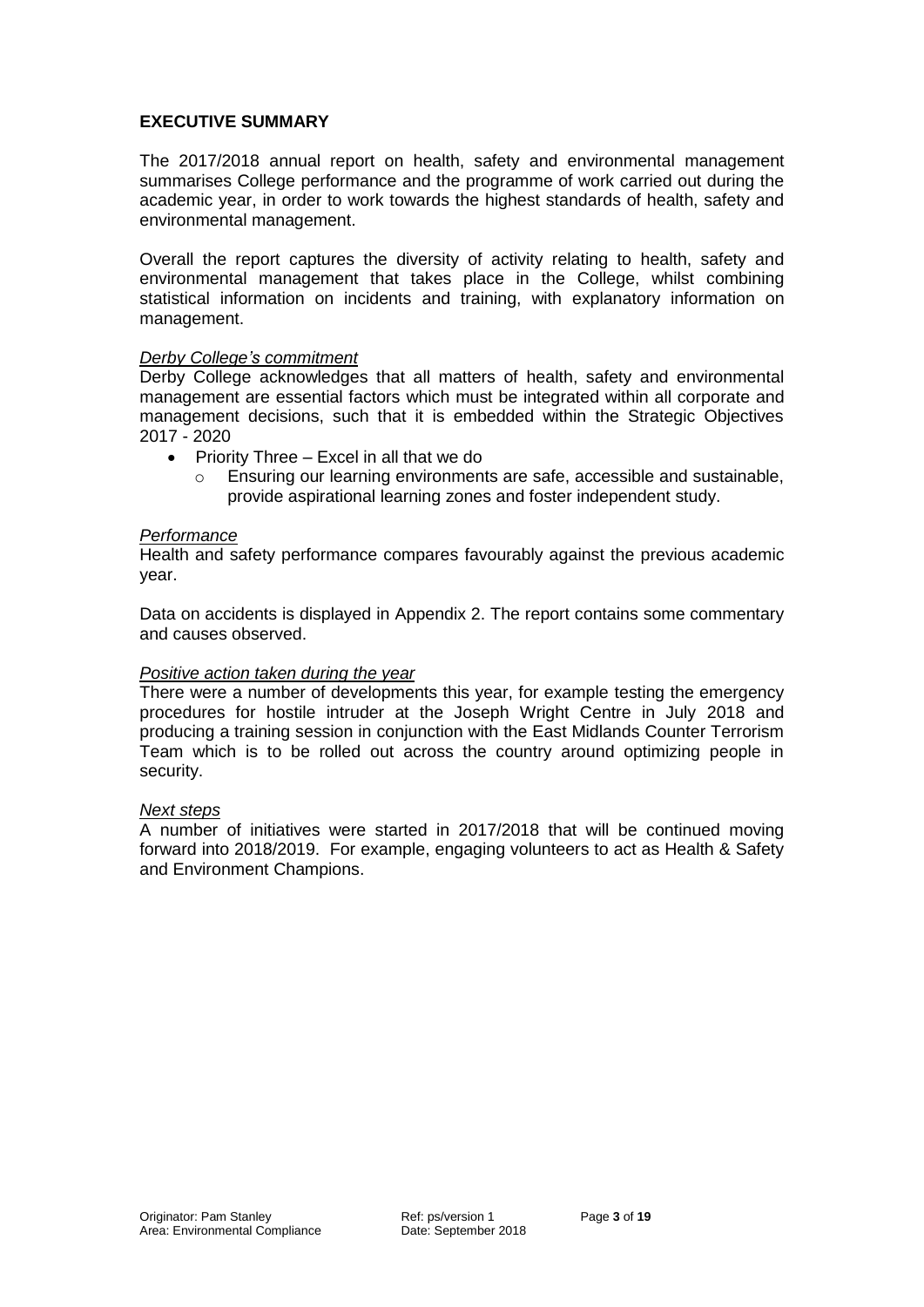#### **1 Policy**

#### **i) Improving health, safety and environmental management**

The Governing Body recognise the important role it plays in giving leadership to improving health, safety and environmental management across the Derby College Group.

In order to ensure that there is a clear direction for the College to follow, the Health, Safety & Welfare at Work Policy was presented to and approved by the Corporation. This policy forms the foundation on which all other policies, procedures and guidance are built. Further policies and procedures were developed and reviewed this academic year, including:-

- Educational Visits Policy
- Health & Wellbeing Policy
- Medication Management Policy
- Use of reasonable force Policy

The Environmental Compliance Team comprises of an Environmental Compliance Manager who is a Chartered member of IOSH (Institute of Occupational Safety and Health), a Team Manager – Campus Operations & HSE, and an Environmental Compliance Administrator.

The Environmental Compliance Team and Estates Management continue to work with curriculum areas and Campus Operations to embed best practice to ensure that robust processes are in place in the areas of health, safety and environmental management.

The College's Environmental Compliance Team provide competent health safety and environmental management advice/support to the College, including food safety, fire, and security management.

The Environmental Compliance Team continues to be responsible for claims management within the College which has led to improved communication in the management of claims received by the College, whether this be civil, motor vehicle or property.

The health and safety legislation register continues to be monitored and reviewed to ensure that the College is meeting its statutory obligations.

#### **ii) Co-operation and communication**

Co-operation between the College, its employees and students is fostered through the Executive Health, Safety & Environment Committee (HSEC), which is chaired by the Deputy Chief Executive. The Committee met four times in 2017/2018. Employee views are represented by Trade Union Safety Representatives. Again, this academic year Trade Union representation has been poor, with only 2 representatives being put forward by the Trade Unions. Because of the poor employee representation Health & Safety Champions and Environmental Champions have been appointed to facilitate communication across the Derby College Group.

The Health, Safety & Welfare Monitoring Group (HSWMG), which is chaired by the Environmental Compliance Manager is accountable to the HSEC and met 3 times this academic year. The Group is responsible for establishing, promoting and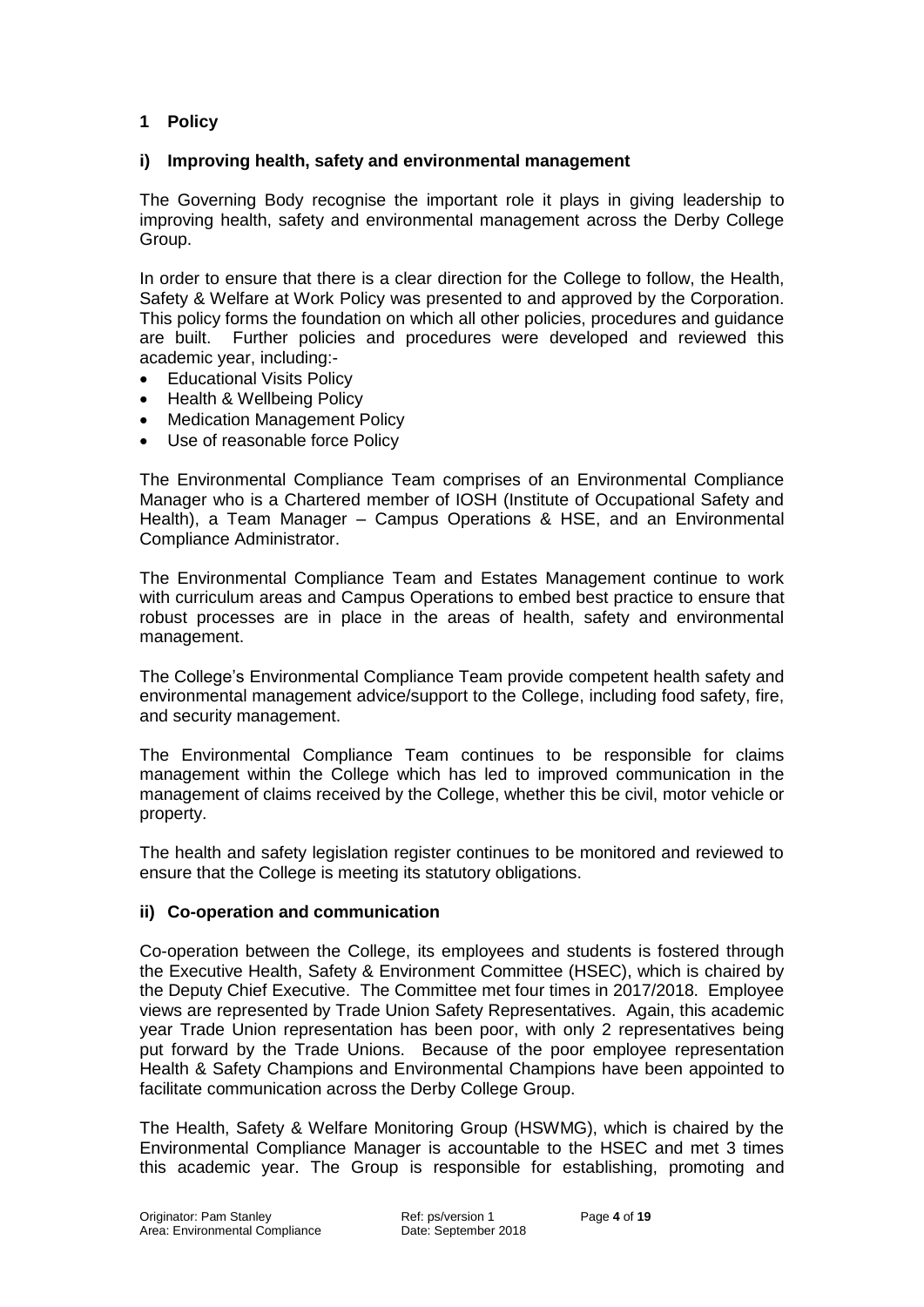maintaining standards of health, safety and welfare, and environmental management, by monitoring College practice and feeding into the HSEC areas for improvement and the sharing of best practice across the Derby College Group.

The Operational Health, Safety & Environmental Management Group which is accountable to the HSWMG continues to improve health, safety and environmental management communication. The Group was established to operationally promote and monitor the College's Health, Safety & Environment management systems and is chaired by the Team Manager – Campus Operations & HSE. This group met 3 times this academic year.

Communication of health, safety and environmental management is primarily through attendance at Team meetings, the College's intranet site and administrator email system.

The Environmental Compliance Team continue to provide access for employees and students to legislation and guidance produced by the Health & Safety Executive (HSE), Environment Agency, Education and Skills Funding Agency and other relevant bodies.

#### **iii) Competence**

The development of health and safety competence amongst College employees is a continual process. The training programme contains the following subject areas;

- Health and safety new starter induction
- Protecting against hostile attack, including Stay Safe
- Optimizing people in security
- IOSH Managing Safely
- Environmental management
- Workplace wellbeing
- Risk assessment
- Manual handling
- Health and Safety vetting of employers
- Educational visits
- MiDAS
- Emergency procedures, including evacuation equipment, first aid, fire-fighting equipment

The College's health and safety training matrix identifies employee training requirements dependent on their role and responsibilities within the College and is graded as to whether it is mandatory, essential for the role or desired. Appendix 1 summarises the training delivered during academic year 2017/2018.

The training was delivered internally by members of the Environmental Compliance Team and the Roundhouse Thinking Team. Specialist training was provided by external specialists, e.g. Derbyshire Firearms Response Unit.

The Environmental Compliance Team continues to work with senior management and Learning & Development in order to ensure that a robust training programme is available to meet the needs of the College. Feedback from each delegate is reviewed to ensure the training programme meets their needs.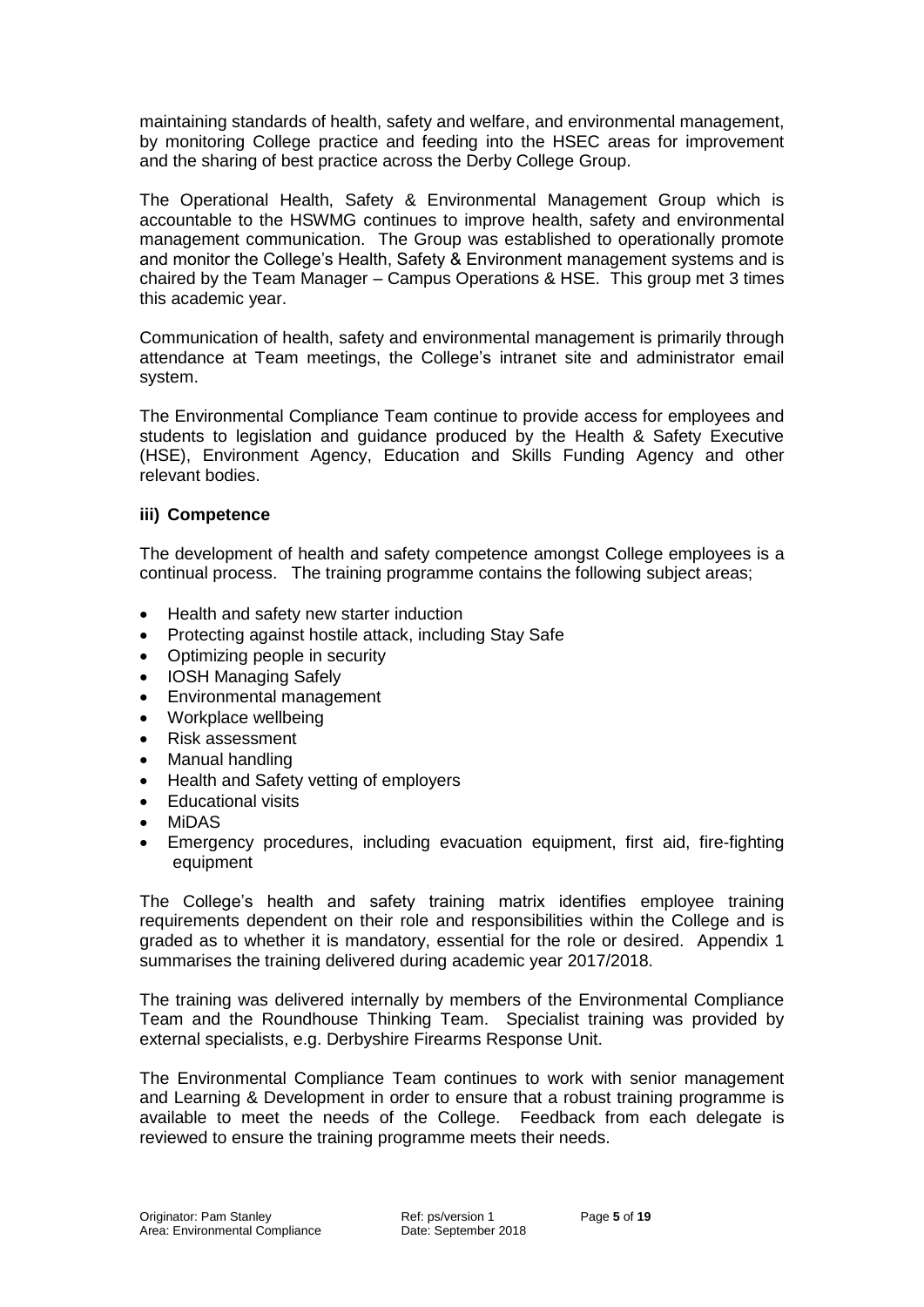Excluding the training programme discussed above, the Environmental Compliance Team are often asked to provide tailored bespoke training for specific groups. In 2017/2018 the following was delivered:-

Subject area:

- LLDD students Manual handling
- Inclusion & Support Educational visits
- Construction Risk Assessment
- DHU Emergency procedures and use of emergency evacuation equipment
- St James Centre Emergency procedures and use of emergency evacuation equipment

The Management of Health and Safety at Work Regulations 1999 requires the College to have access to competent advice to help it meet its health and safety obligations. This is met through members of the Environmental Compliance Team who continue to participate in Continuous Professional Development schemes run by their accredited professional body and other sources, together with specialist advice being provided from external sources, e.g. Radiation Protection Officer, where necessary.

The Environmental Compliance Team has, over the academic year, continued to acknowledge the benefit of attending East Midland Health and Safety Networking Forum meetings, with the Environmental Compliance Manager chairing this group.

Campus Operations Managers continue to be supported by the Environmental Compliance Team, as one of their key roles is ensuring safety across the Derby College estate.

#### **Planning and implementing**

Planning is essential for the implementation of health and safety policies. When executed correctly it is a good way of demonstrating commitment to continuous improvement and promoting a positive health, safety and sustainable culture. Derby College has a robust process in place which supports an effective health and safety management and environmental management system.

Health, safety and environmental management/sustainability planning operates at all levels of the College, hence the devolution of responsibility to an operational level.

Derby College has robust policies, procedures and standards in place for health, safety and environmental management. Our commitment to continuous improvement recognises the increasing challenges of meeting the demands of legislation, regulatory authorities and the Education and Skills Funding Agency, as well as the expectations of employees, employers, students, visitors and the wider community. To ensure that these challenges are met the College has in place formal reporting procedures to the Leadership Team, College Management Team and the Executive Health, Safety & Environment Committee. It is also the responsibility of the Environmental Management Team, Campus Operations and Estates to review and monitor their implementation.

#### **i) Health and Safety Risk Management**

Control of risk is achieved through co-ordinated action by all members of the College community, which also includes robust management of any contractors working for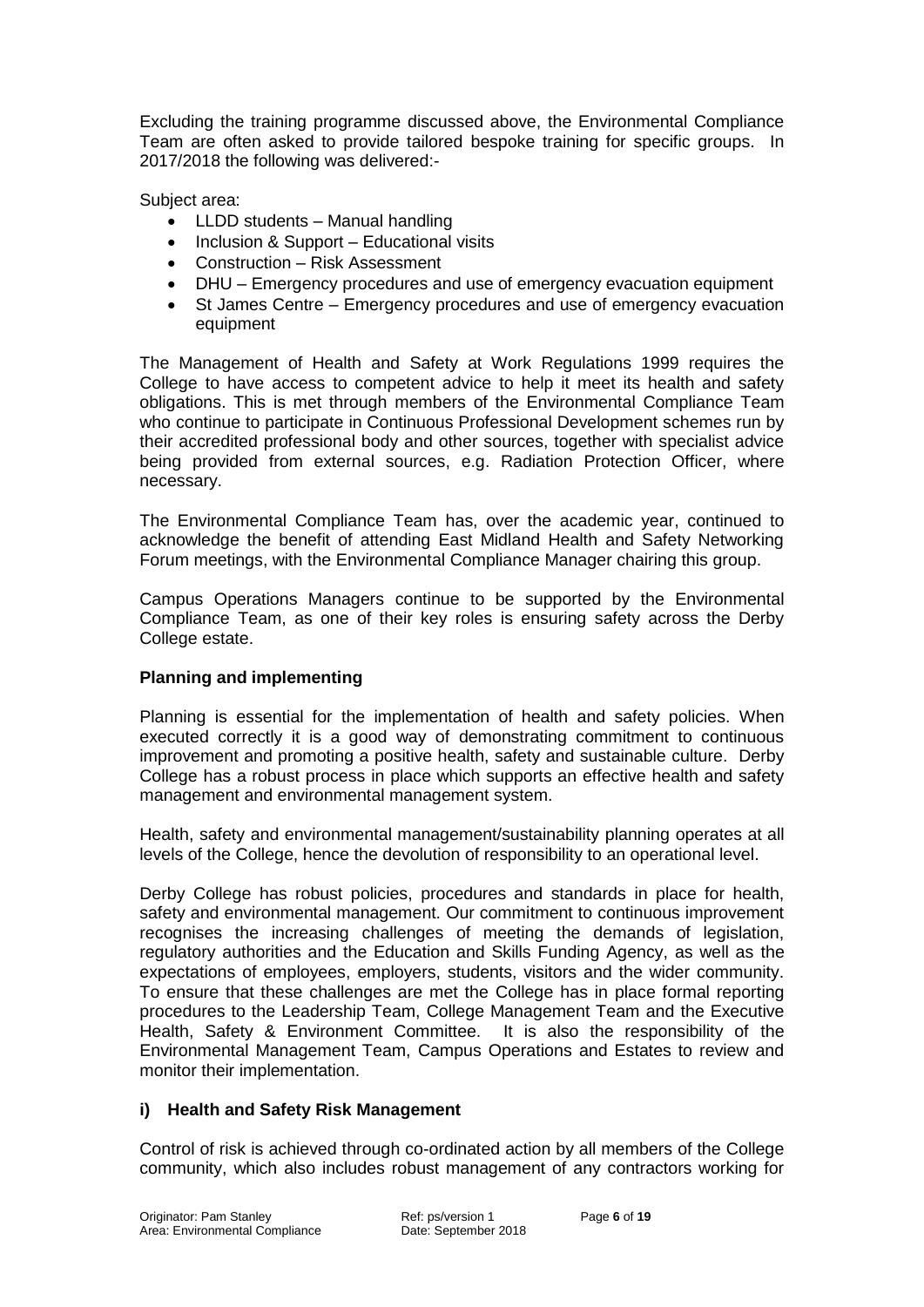the College. The appropriateness and effectiveness of this can be measured through the pro-active receipt of suitable and sufficient risk assessments, safe systems of work and permit to work systems.

Health and safety inspections are carried out throughout the year, and during 2017/18 there was a 100% completion rate of the College's inspection programme. All action plans were provided to management for their areas of responsibility and reviewed in meetings with Campus Operations, Estates and Team Managers responsible for the area.

Operational health and safety management audits have been carried out with Team Managers across the College, with action plans developed as part of the process. Implementation of the action plan is the Team Managers responsibility, with support being provided where required by members of the Environmental Compliance Team.

In support of the College's risk management processes, a College wide health safety and environment risk register is in place which is reported through Executive HSE Committee and the College's Executive Risk Committee.

#### **ii) Fire Safety Management**

The College's fire risk assessments were completed this academic year by a Consultant engaged by the College, from which action plans were developed. It is the responsibility of Campus Operations to liaise with the Estates Team and the Environmental Compliance Team to ensure that the action plans are implemented. The responses range from physical work to the estate to minor changes to local procedures.

Fire evacuation exercises were carried out across all the College estate, with drills being carried out at on a termly basis and during times when the campuses were in operation, e.g. evenings and early mornings. Positive action was taken e.g. minor changes to local procedures such as management at Assembly Points and review of the systems in place for managing people requiring assistance.

#### **iii) Environmental Management**

The College continues to work closely with its waste contractor, Veolia and this relationship provides the opportunity for Veolia to attend College events to raise awareness of waste and recycling across the College as well as the opportunity to improve how the College's waste is managed.

Recycling facilities continue to be rolled out across all campuses and curriculum areas continue to work with the Environmental Compliance Team, Estates Management and Campus Operations with regards to segregating waste at source, which aims to mirror and promote sector best practice with students.

Collaborative work is being undertaken by the Estates Management Team and Environmental Compliance in order to drive forward initiatives to ultimately achieve a robust environmental management system. For example, policy development, establishing operational procedures for waste management, energy consumption, low carbon maintenance solutions, working with community and educational partners to develop and share best practice across the sector.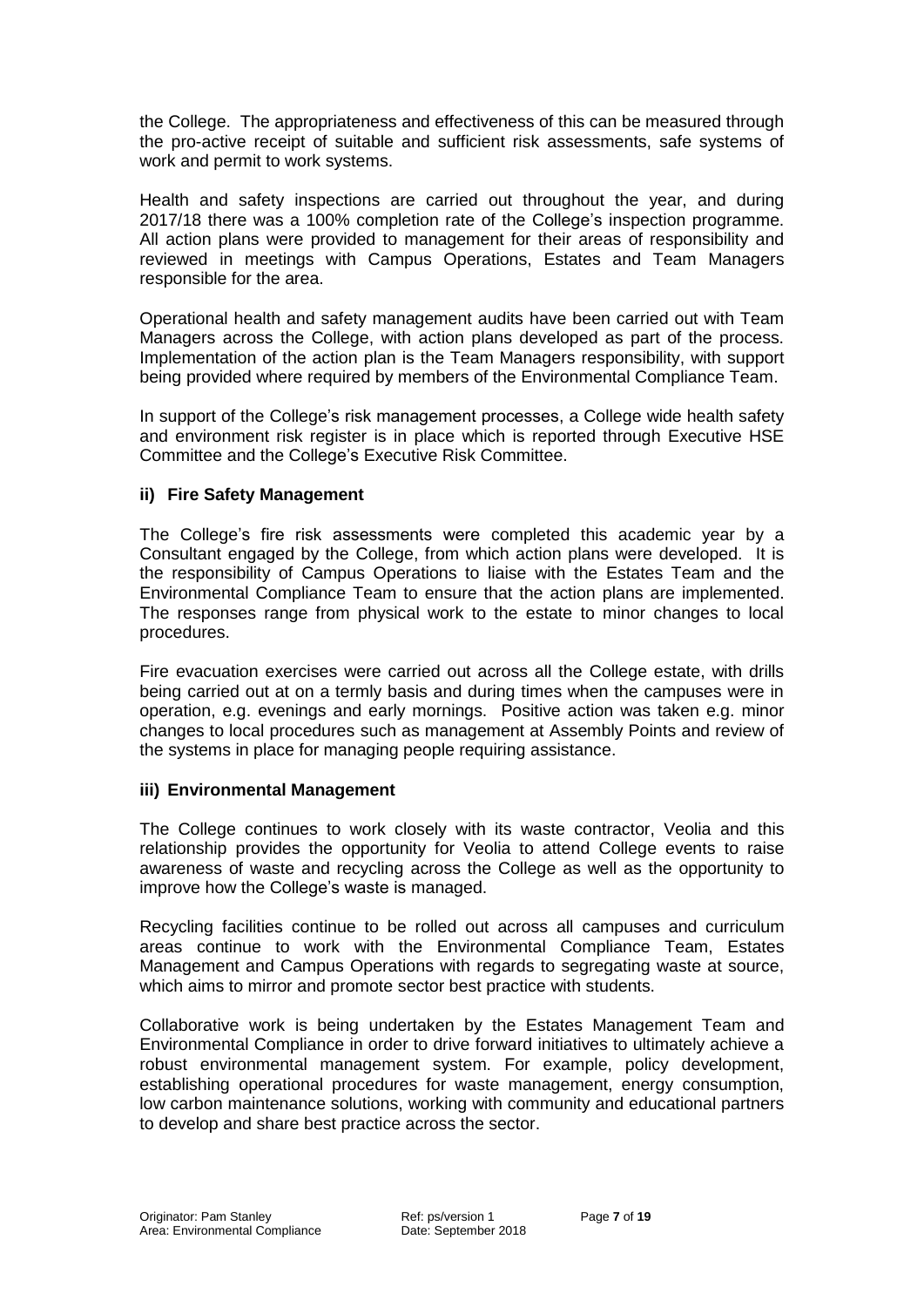Environmental management forms part of the new starter induction in order to raise awareness within the College community about our guiding principles and the cost of effective energy management, for example.

#### **iv) Environmental Monitoring - Noise Assessments**

Concerns had been raised about the noise levels within Reprographics at the Johnson Building. The general noise levels within the area were found to be below the first action level. However, one machine, (the Morgana Digifold Pro), when in use, is found to exceed the first action level. This machine is used infrequently and ear protection has been provided for employees to use when working on this piece of equipment.

#### **v) Workplace Vetting**

Derby College has legal, moral and contractual obligations with regards to its students' health, safety and welfare whilst they are engaged with employers for the purpose of workbased learning and work experience.

The Employer Liaison Team, Environmental Compliance Team, Apprenticeship Team and Business Development inputs into the central records library and database all documentation and information pertaining to employer health, safety and safeguarding assessments, with the Environmental Compliance Manager providing the strategic overview.

#### **vi) Food Safety**

The Environmental Compliance Team works with Caterlink, Hospitality and Catering and Little Explorers Nursery to ensure high standards of food safety and hygiene, which is achieved through inspections and meetings. 5<sup>\*</sup> food hygiene ratings have been awarded to all catering facilities across the College estate, following inspections undertaken by local authorities.

Caterlink continue to be audited against the European Food Hygiene standards to enable them to continually monitor and improve food safety standards and quality within the College outlets, attaining over 96% in all of their outlets.

#### **vii) Counter Terrorism**

This academic year the College worked with Derbyshire Firearms Response Unit and carried out a hostile intruder simulated event at the Joseph Wright Centre to test the local emergency procedures. The event was well received by staff and testing of the College's Alertus system identified further action for IT, particularly in relation to activation on Apple Macs.

Feedback from the East Midlands Special Operations Unit – Counter Terrorism Team has identified that Derby College is leading in this area, and to this end has been visited by several FE Colleges and the University of Derby in order to share best practice.

Working with the East Midlands Counter Terrorism Team a new awareness raising session has been developed – Optimizing People in Security. This will now form part of the mandatory training for College employees. An assessment by the National Counter Terrorism Security Office (NaCTSO) will see this session being rolled out across the UK.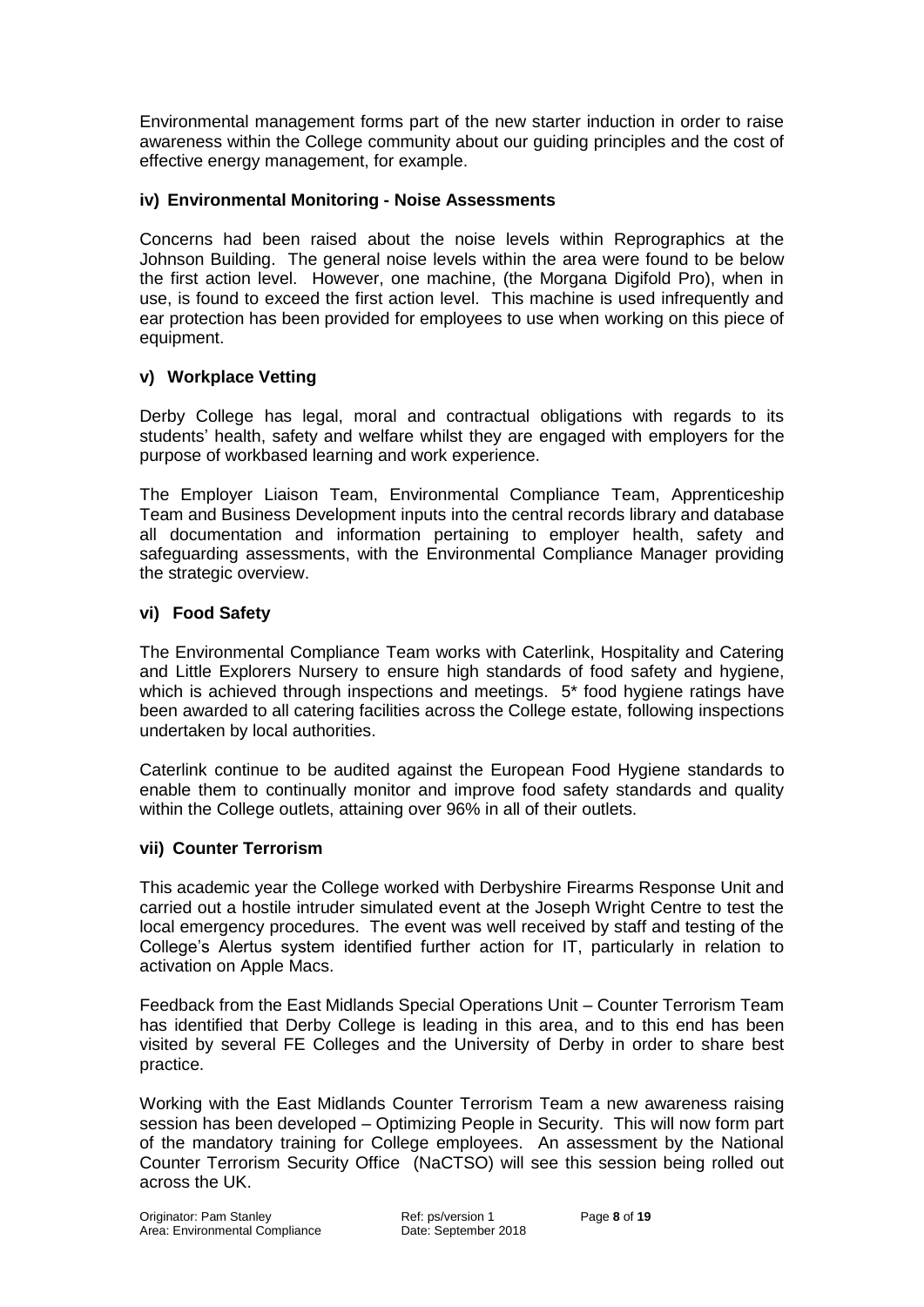#### **viii) Health and Wellbeing**

The Health & Wellbeing Group is a subgroup of the College's Executive Health, Safety & Environment Committee and is responsible for implementing health and wellbeing initiatives in line with local and national priority areas. Health and wellbeing days have been held across College sites.

A key focus this year has been mental wellbeing and this will continue into the next academic year.

A health and wellbeing action plan is in place which is monitored through the Health & Wellbeing Group and will be the tool that is used to assess our performance against the Workplace Wellbeing Charter.

#### **ix) Ionising Radiation Regulations 2017**

The Ionising Radiation Regulations were revised, with the changes coming into force on 1 January 2018. The changes made identified that employers had to apply to the HSE before they start certain new work with ionising radiation, with a graded approach being taken, based upon size and likelihood of exposure. In line with these changes the College had to register our ionising radiation practices and this action was carried out in January 2018.

#### **ix) Glazing Surveys**

Glazing surveys have been carried out across the Broomfield Hall estate which have identified areas that require attention, namely the glasshouses and low-level glazing within buildings. A short, medium and long-term plan has been developed by Estates to improve the glazing within these areas.

#### **2 Monitoring**

Monitoring the College's health and safety performance is a legal requirement under the Management of Health and Safety at Work Regulations 1999. Measuring performance against agreed standards to reveal when and where improvement is needed is also an essential part of best practice in health, safety and environmental management. As a College we are continually monitoring our performance in order to ensure that we maintain the highest possible standards and comply with sector best practice.

#### **i) Proactive monitoring**

The Environmental Compliance Team, in conjunction with Campus Operations Managers carried out inspections on all of the main campuses during the 2017/2018 academic year, from which action plans were developed and brought to the attention of the operational areas, Campus Operations and Estates for action. In line with the College's KPI, we achieved 100% compliance.

Members of the Environmental Compliance Team were involved in visits to all areas of the College on a very wide range of topics. Specific areas would include, for example, engineering in order to support them to improve health and safety management in this high risk area., working with the Plumbing & Gas Academy to support them in delivering the Uniper contract.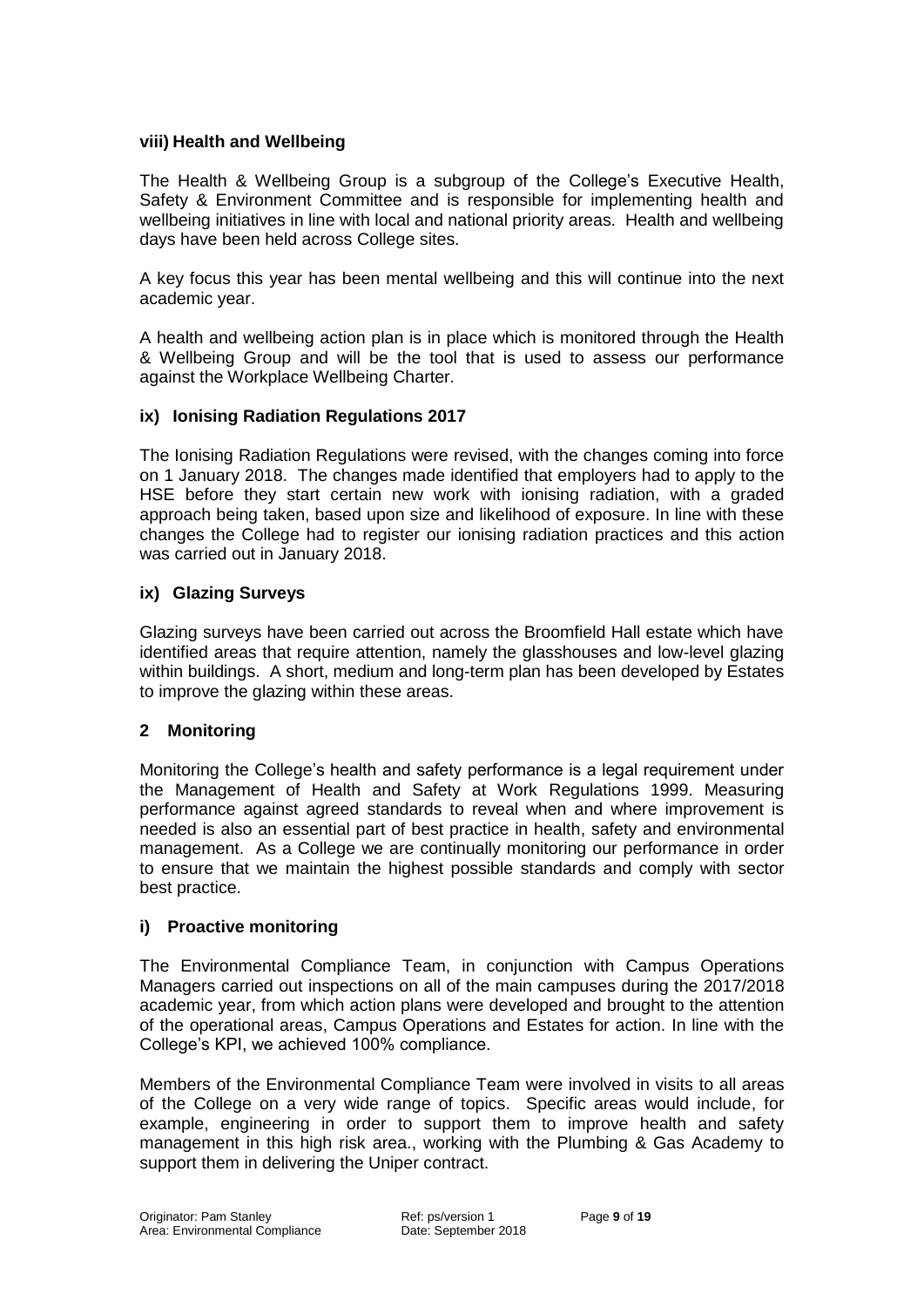Health & Safety management audits were undertaken with Team Managers in order to assess how health and safety was being managed at an operational level, from which action plans were developed.

#### **ii) Reactive monitoring**

The total accidents, incidents and near misses reported for academic year 2017/18 is 362, however 127 of those reports are classed as 'non College related/first aid incidents' and are therefore taken out of the total, providing a total of 235 accidents, incidents and near misses for the academic year, compared to 219 reports for the year previous.

Two of the reports received resulted in RIDDOR:-

- IP slipped on wet leaves on one of the polished drain covers at the Roundhouse which resulted in a fracture. Drain covers replaced with aluminium 5 bar treadplate. (This accident resulted in a civil claim.)
- IP snagged the arm of their jumper whilst using a pedestal drill. IP was taken to hospital where their arm was found to be bruised and not broken. Area reviewed supervision levels and competency assessments for students. Student was reassessed on the machine and supervised until they were assessed as having the appropriate knowledge and skills to use the equipment unsupervised.

Investigations of accidents and occupational ill-health are undertaken at both departmental by Team Managers and area level by the Environmental Compliance Team and Campus Operations Managers. Statistical information can be found in Appendix 2.

| Academic year | <b>Students</b> | <b>Accidents</b><br>reported | <b>Accidents</b><br>per<br>student |
|---------------|-----------------|------------------------------|------------------------------------|
| 2014/2015     | 19973           | 133                          | 0.007                              |
| 2015/2016     | 16366           | 223                          | 0.014                              |
| 2016/2017     | 15168           | 219                          | 0.014                              |
| 2017/2018     | 15762           | 235                          | 0.015                              |

Land Based reported 53 accidents, incidents or near misses, which were attributed to falls from horse, cuts from using equipment or animal bites. Safety management, e.g. enforcement in the wearing of PPE and safety management systems in this area is high and of a good standard, therefore the injuries are very minor.

Two animal welfare incidents were reported this year:-

- Lama had to be put to sleep because of an infection.
- Horse had to be put to sleep following a collapse. The emergency services were called to assist but, unfortunately, they were not able to get the horse back on its legs.

Animal welfare incidents will now be reported through AIR and fed into any reports generated for Committee.

Hair and beauty reported 25 accidents, incidents or near misses, which were attributed to cuts from scissors, burns from hair straighteners and allergic reactions. As part of learning the lessons practice is reviewed with students who sustain a 'vocational' injury, which is part of the learning process.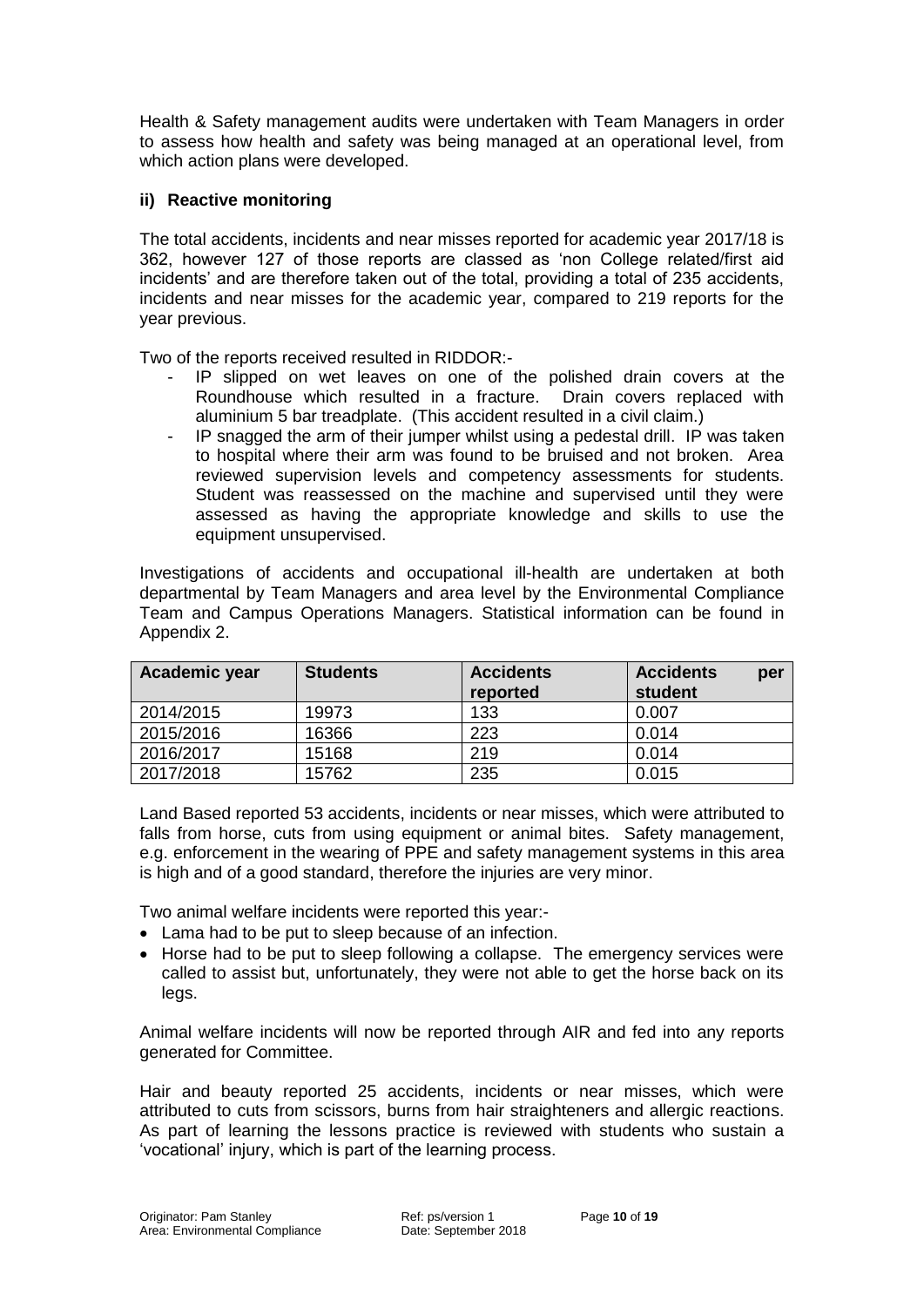Construction reported 48 accidents, incidents or near misses. The reports related to misuse of tools, splashes in the face from hazardous substances, e.g. mortar and manual handling injuries. The dangers of misuse of tools and substances is reiterated to students, posters are in place and safe manual handling practices form part of curriculum delivery.

The Roundhouse (61), JWC (64) and Broomfield (100) had the highest rate of reports for the academic year.

There was one civil claim made against the College this academic year as identified above.

#### **iii) Performance Indicators**

#### **a) Communication and visits by external agencies**

Nil to report.

#### **b) Enforcement actions by enforcing authorities**

No enforcement actions have occurred in the reporting period.

#### **Derby College Key Performance Indicators**

Key Performance Indicators (KPIs) have been developed and approved by the College's Executive Health, Safety & Environment Committee as a way of measuring performance.

#### Health and Safety

- 100% completion of Health and Safety Inspection Programme for the academic year - **Achieved 100%**
- 100% of planned fire evacuation exercises on all campuses are completed within the agreed fire evacuation standard – **Achieved 100%**
- 100% of staff complete their mandatory three year health and safety refresher training within two months of the renewal date, excluding those on long term sick, maternity leave, etc – **Achieved 100%**
- Area health and safety management audits achieve at least an overall 90% compliance score - **Not achieved.** 85% average achieved for those audits undertaken. Action plans have been put in place for all audits undertaken, which are reviewed regularly with managers and additional Environmental Compliance support is given to those managers who are not achieving the required standard set. Team Mangers attend and are expected to successfully complete the IOSH Managing Safely (as a minimum) and for some managers, i.e. Campus Operations it has been recommended that they also undertake the NEBOSH National General Certificate or equivalent.

#### Environmental Management

- 1% reduction in the volume of utilities **Exceeded 8% reduction**
- 2% reduction in the volume of waste **Exceeded 8% reduction**
- 100% of College waste not going to landfill **Achieved**
- 2% increase in waste segregated at source (recycled) **Exceeded 4.5% increase**
- 100% of employees complete their mandatory environmental awareness training, excluding those on long term sick, maternity leave, etc – **Achieved 100%**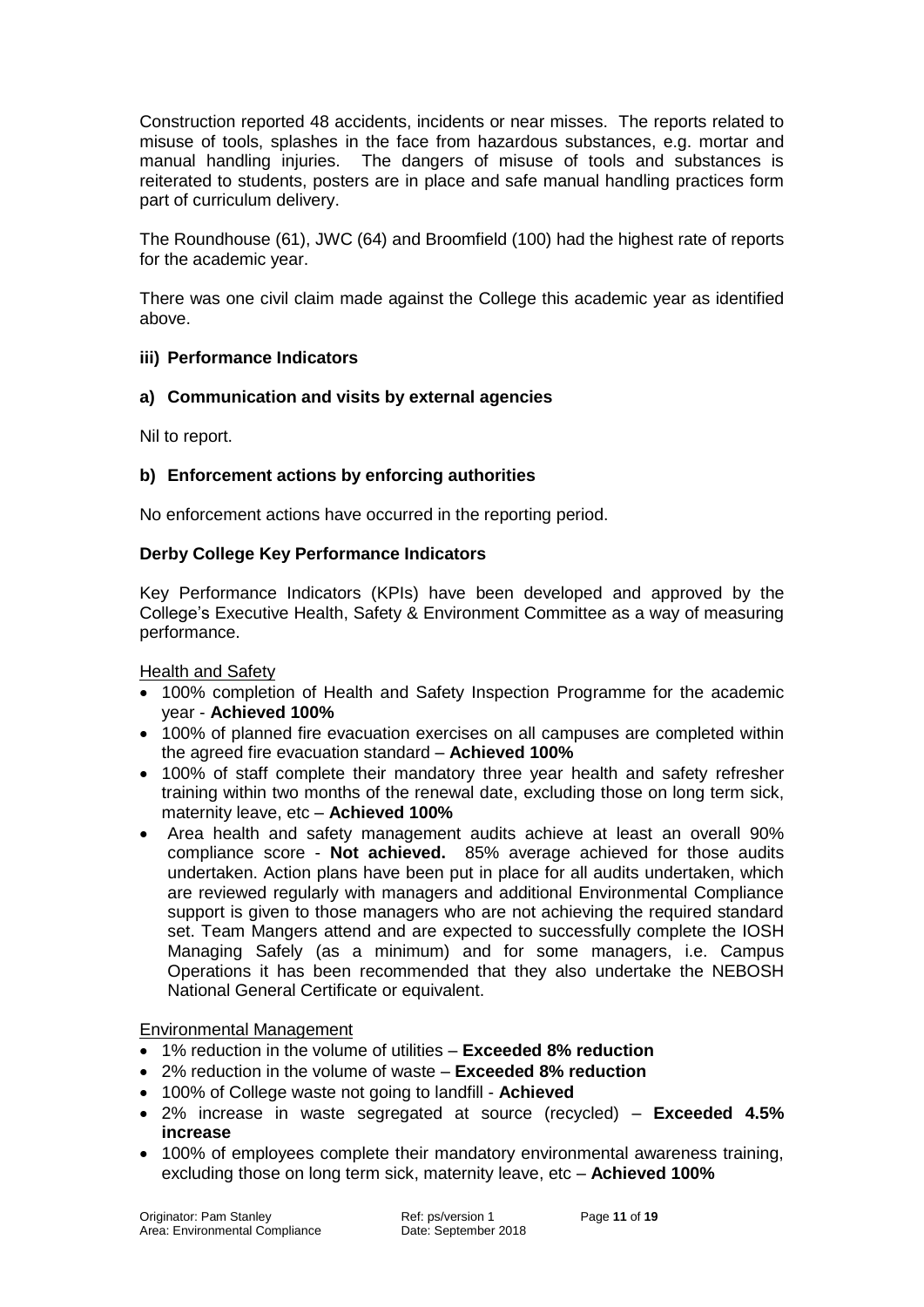Data will continue to be collected and analysed by the Environmental Compliance Team and Estates Management, and reported on at both Executive Health, Safety & Environment Committee and to Corporation as a means of providing assurance that robust processes are in place in respect of the College's health, safety and environmental management systems and that, where necessary, remedial action is being taken to ensure compliance with these KPIs.

#### **4 Audit and Review**

As part of the College's commitment to continuous improvement, an internal operational health and safety management audit developed by the College's Environmental Compliance Team continues to be undertaken with Team Managers. Feedback and action plans have been developed and their implementation is being monitored by the Environmental Management Team.

The College aims to seek accreditation of the ISO 45001 standard moving forward in order to provide assurance that the health and safety management system is robust.

In regards to ISO 14001, further work is required with regards to operational management and processes before certification can be sought.

#### **5 Next steps**

In terms of corporate responsibility for health and safety, work is ongoing to ensure that the key elements of an effective health and safety management system continue to be embedded across the College community, in line with the College's strategic objectives and the requirements of ISO 45001, such that the College can seek certification against this International Standard.

Work continues with Estates Management in the development of an Environmental Management System compliant with ISO 14001.

As part of the College's ongoing commitment to health and wellbeing across the College community, the College will be seeking to achieve The Workplace Wellbeing Charter which is a National Award for England.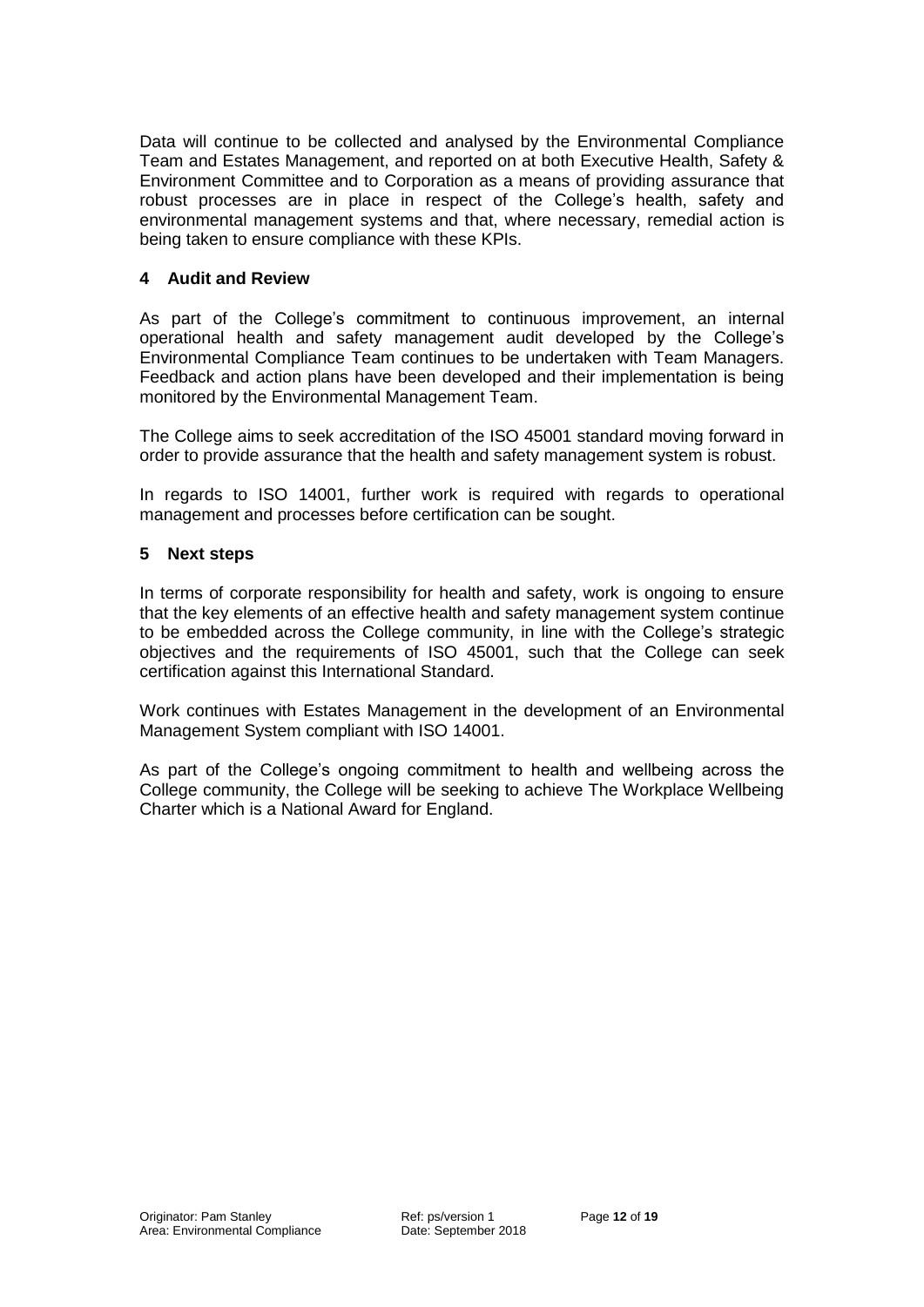#### Appendix 1

#### Graph 1 – Health and safety training data 2017/2018



. Anaphylaxis & Defibrillator Combined Training · Anaphylaxis First Aid · AssessRite Online Training (WorkRite) - Defibrillator Training · Emergency First Aid · Environmental Awareness Online Training (WorkRite) · Epilepsy and Emergency Medication · Epilepsy Training · Evacuation Chair Training . Safe Use of Brush-cutters and Trimmers · Safe Use of Rodenticide • CPR Essentials Online Training · IPAF 3a 3b Licence . Level 6 Certificate in Applied Health and SafetY - PASMA Scaffold Course . The Major Incidents & Emergency Response Summit . FireRite Online Training (WorkRite) · First Aid at Work - First Aid at Work Requalification · HandleRite Online Training (WorkRite) . Health And Safety Managers Online Training (WorkRite) . Health And Safety Online Training (WorkRite) - Induction - Health, Safety & Environment . IOSH Managing Safely . Keeping You Safe (Derby College Protection against Terrorism Policy & Systems) . MobileRite Online Training (WorkRite) · New And Expectant Mothers Online Training (WorkRite) . Optimising People in Security · Paediatric First Aid Certificate - Safe Use of Ladders Training · Stay Safe (Counter-Terrorism Training) . TT - Epilepsy and Rescue Meds . Woodwork Machinery Safety Refresher . Working at Height

Originator: Pam Stanley **Ref: ps/version 1** Page **13** of **19**<br>
Area: Environmental Compliance Date: September 2018 Area: Environmental Compliance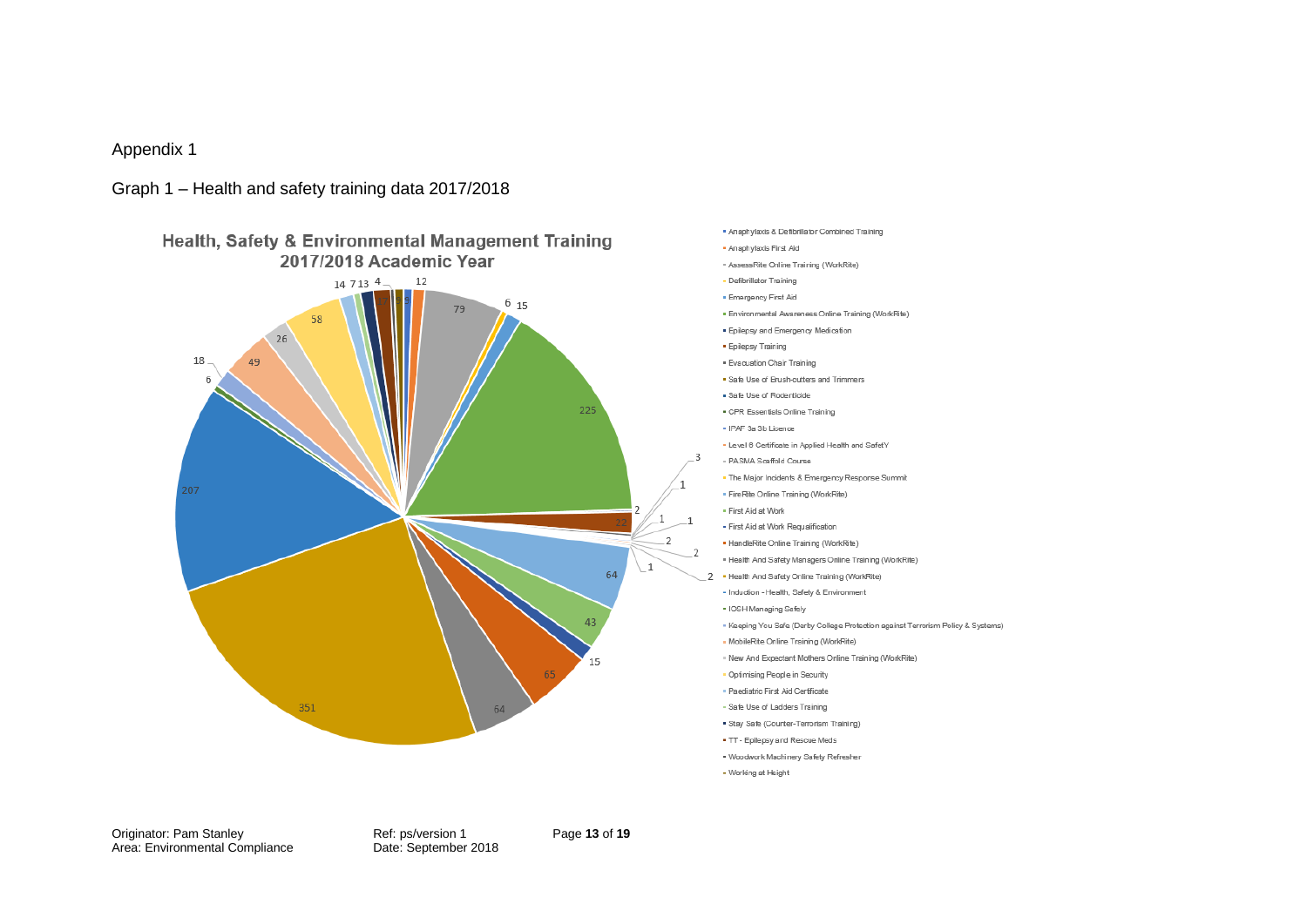

## Accident/Incident Data By Year With Current Year Monthly Breakdown

Graph 2 – Accident/Incident/Near Miss Data By Year With Current Year Monthly Breakdown.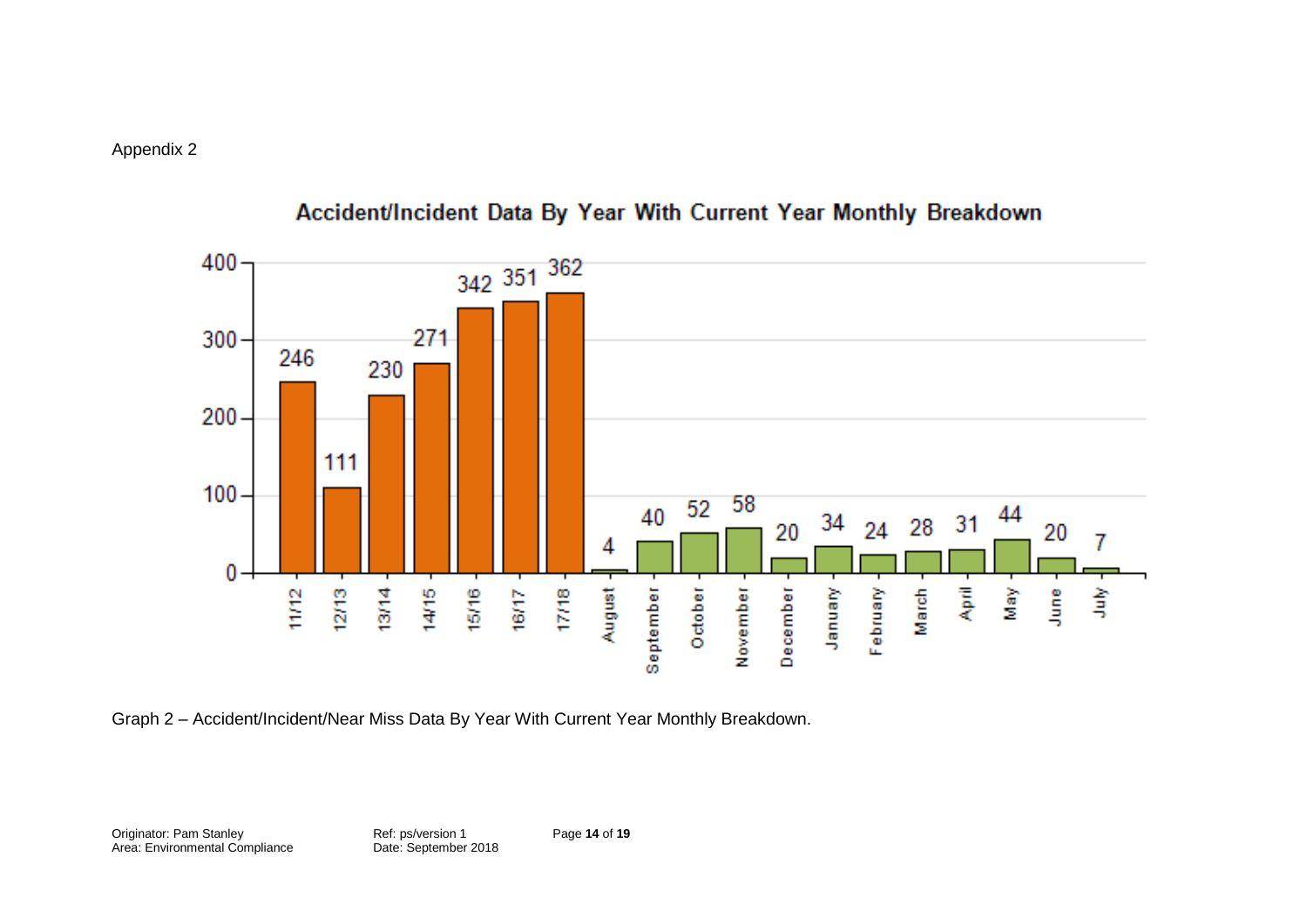Graph 3 – Accidents, Incidents and Near Misses by Curriculum Area



#### **Accident/Incidents By Curriculum Area**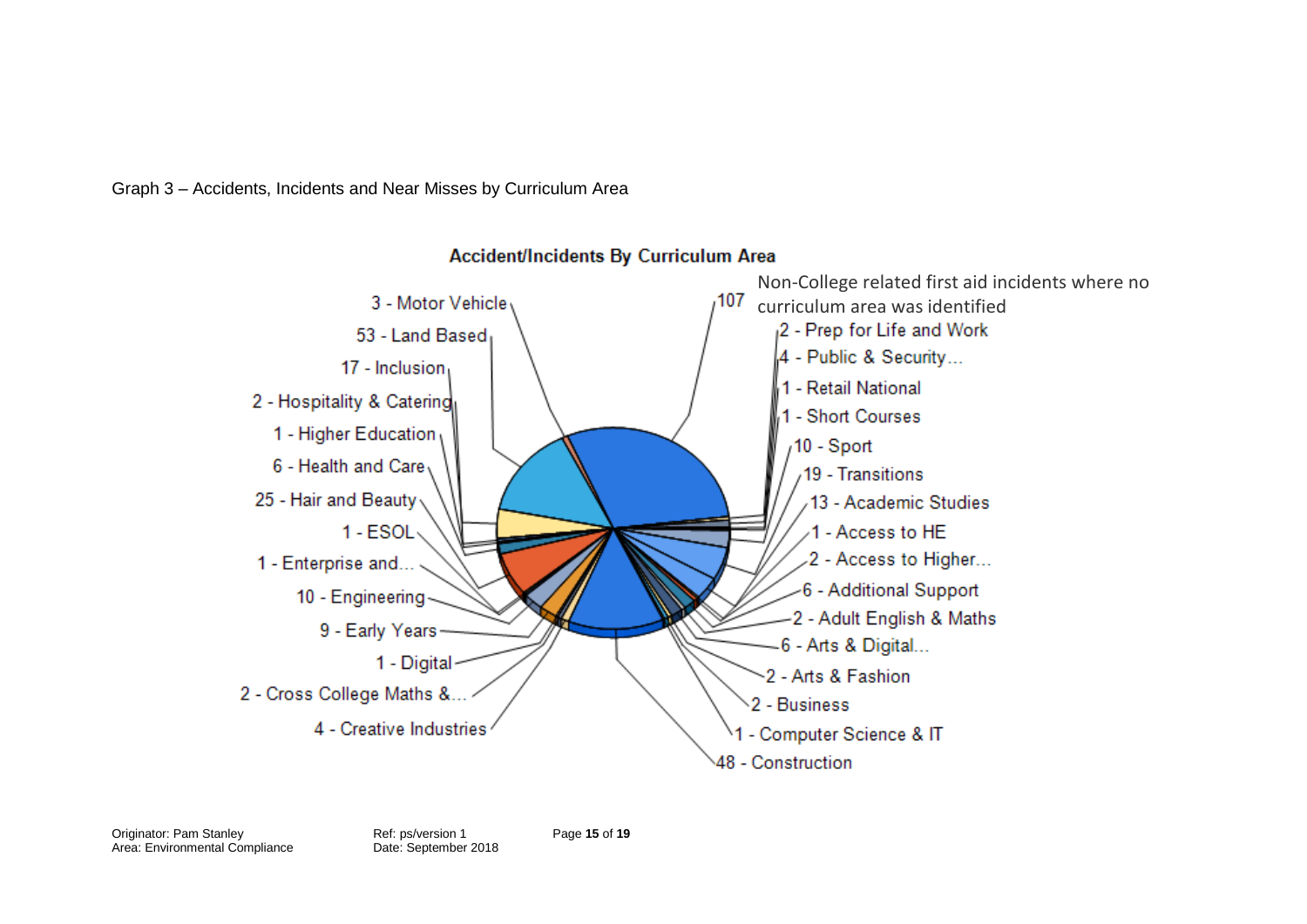Graph 4 – Site Comparison



#### **Site Comparison**

Originator: Pam Stanley Ref: ps/version 1 Page **16** of **19** Area: Environmental Compliance **Date: September 2018**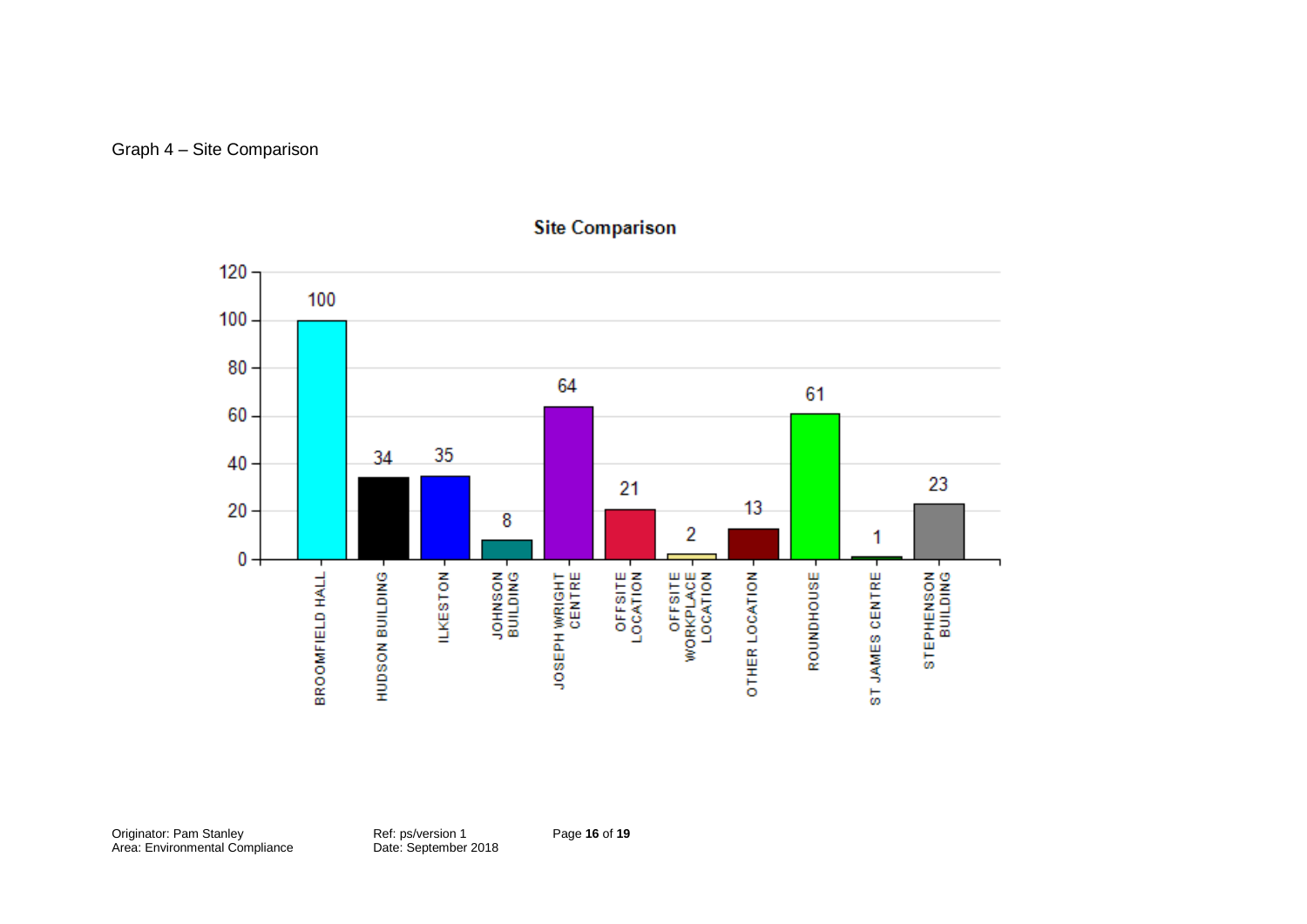Graph 5 – Kind of Incident Comparison



## Kind of Incident Comparison

Originator: Pam Stanley Ref: ps/version 1 Page **17** of **19** Area: Environmental Compliance **Date: September 2018**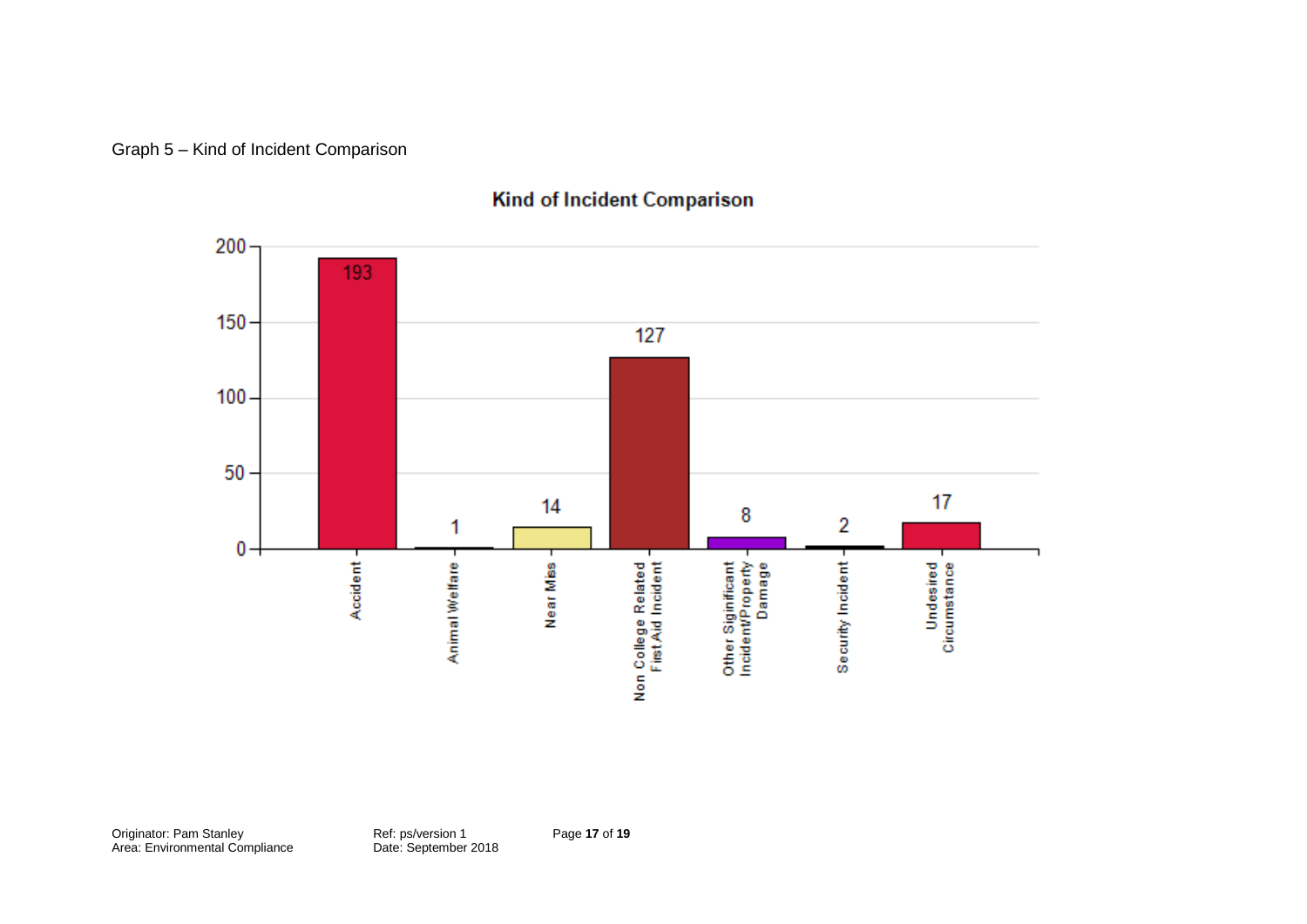#### Graph 6 – Persons Affected Comparison



## **Persons Affected Comparison**

Originator: Pam Stanley Ref: ps/version 1 Page **18** of **19** Area: Environmental Compliance **Date: September 2018**